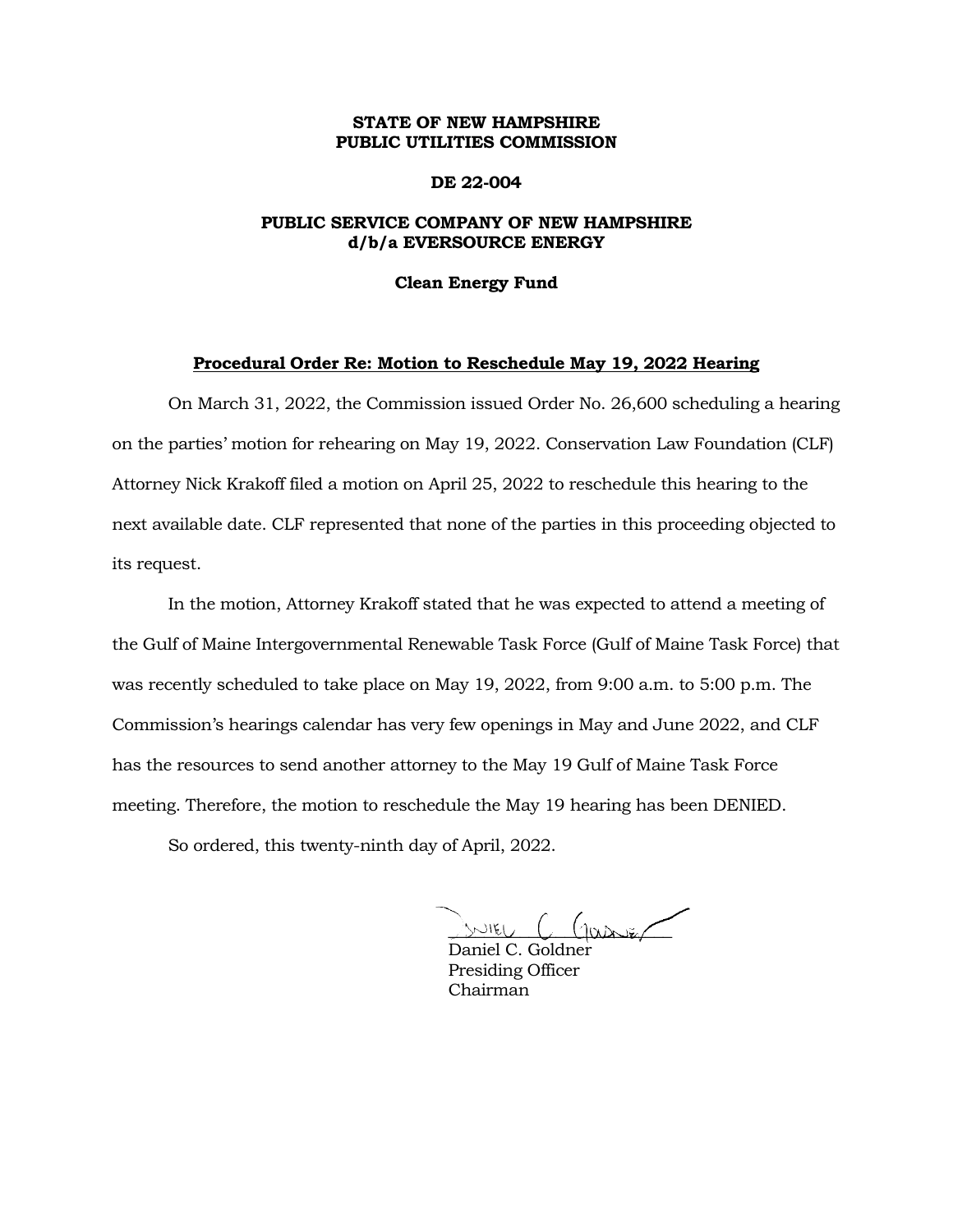# Service List - Docket Related

Docket#: 22-004

Printed: 4/29/2022

Email Addresses

ClerksOffice@puc.nh.gov pjaesd@comcast.net banderson@nepga.org Christopher.aslin@doj.nh.gov cbaia@concordnh.gov mbirchard@keyesfox.com cboldt@dtclawyers.com jeb.bradley@leg.state.nh.us stephen.bruno@eversource.com kelly@cleanenergynh.org lisa.cameron@brattle.com mike@ridgesend.com jessica.chiavara@eversource.com catherine.corkery@sierraclub.org karen.p.cramton@energy.nh.gov jim@dannis.net Energy-Litigation@energy.nh.gov ddolan@nepga.org jay.e.dudley@energy.nh.gov stephen.r.eckberg@energy.nh.gov fedelblut@gmail.com sam@cleanenergynh.org zachary.fabish@sierraclub.org gilfavor@comcast.net thomas.c.frantz@energy.nh.gov sandra.gagnon@eversource.com mayor@manchesternh.gov sgeiger@orr-reno.com bill.glahn@mclane.com andrew.hamilton@mclane.com Michael.Harrington@puc.nh.gov tirwin@clf.org mkahal@exeterassociates.com jkennedy@concordnh.gov sarah.knowlton@libertyutilities.com nkrakoff@clf.org donald.m.kreis@oca.nh.gov